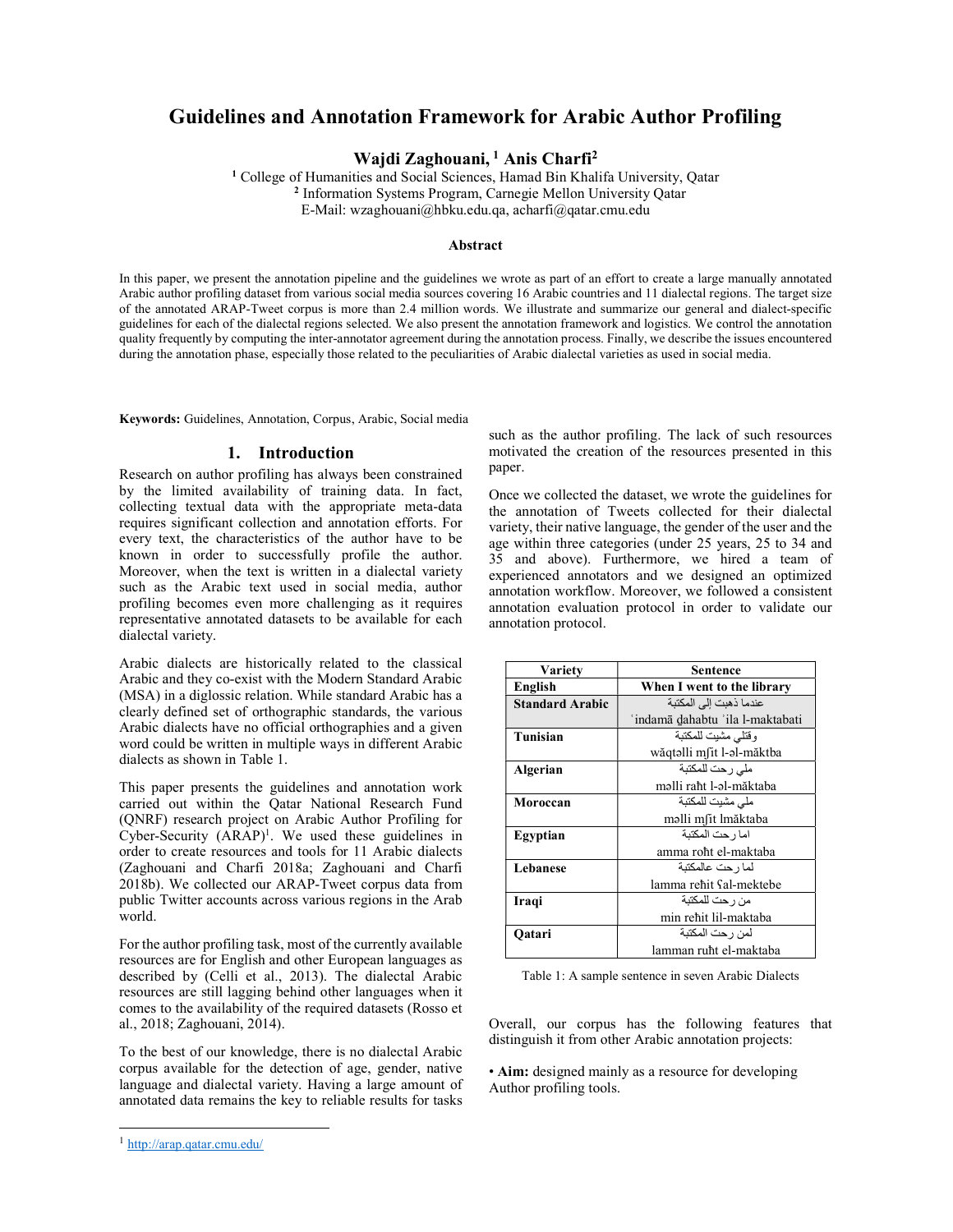• Size: 2,4 million words.

• Text types: Social Media from Twitter

• Variety: our data is from 16 Arabic countries representing 11 major Arabic regional dialects.

The remainder of this paper is organized as follows. In Section 2, we discuss related work. Then, we present our ARAP-Tweet corpus collected in Section 3. Section 4 describes our annotation guidelines whereas Section 5 explains our annotation logistics and workflow. Section 6 presents the evaluation of the annotation quality.

## 2. Related Work

We identified several efforts to create resources for some major Arabic dialects such as Egyptian and Levantine (Diab and Habash, 2007, Pasha et al., 2014, Habash et al., 2013). Within the context of the Qatar Arabic Language Bank (QALB) project, a large-scale annotated corpus of users' comments, the dialectal words were marked and replaced by their equivalent in standard Arabic (Zaghouani et al., 2014; Zaghouani et al., 2015; Zaghouani et al., 2016a.)

In the same context, Salloum and Habash (2013), Sajjad et al. (2013), Salloum and Habash (2013) and Sawaf (2010) used a translation of dialectal Arabic to Standard Arabic as a pivot to translate to English. Zbib et al. (2012) used crowdsourcing approaches to create some resources for machine translation of Arabic dialects.

Al-Sabbagh and Girju (2010) extracted various cues from the Internet to create a lexicon from Dialectal to Modern Standard Arabic. Chiang et al. (2006) built a parser for Dialectal Arabic using the training data from the standard Arabic Penn Treebank. Boujelbane et al. (2013) created a dictionary based on the relation between MSA and Tunisian Arabic.

For the regional dialects, some existing projects were related to dialect identification as mentioned in (Habash et al., 2008; Elfardy and Diab, 2013; Zaidan and Callison-Burch, 2013).

Furthermore, a Twitter dialectal Arabic corpus was created by Mubarak and Darwish (Mubarak and Darwish, 2014) covering four dialectal regions using geolocation information associated with Twitter data.

As the dialectal Arabic is widely used nowadays in most of the informal communication online across the various regions of the Arab world such as in chats, emails, forums and social media, several research efforts were initiated to create dialectal Arabic dedicated tools and resources. However, many of these efforts were disjointed and not coordinated and most of them have only focused on a limited number of dialects or regions that cannot represent

i,

the different regions of the Arab world. For instance, some of these resources are not fine-grained with only four major dialectal regions represented such as North Africa, Levant, Egypt, and the Gulf.

For the Arabic author profiling task, the data to be collected is expected to be representative of most of the Arabic dialects and for the moment such resources are not yet available. We found only two projects related to that topic by Abbasi and Chen (2005) and Estival et. al. (2008). The first work focuses on author identification in English and Arabic web forum messages to automatically detect extremist groups. The second work focuses on author profiling for English and Arabic e-mails.

Recently, Bouamor et al. (2018) and Habash et al. (2018) built MADAR and wrote dialectal Arabic unified guidelines to create dialectal Arabic corpus and lexicon covering dialects of various cities across the Arab world with a focus on a travel domain corpus.

For the first time, during the Author Profiling task at PAN 2017 (Rangel et al. 2017), $^2$  an Arabic task was presented to identify the gender and the dialect using a corpus of four Arabic dialects namely, the North African dialect, the Egyptian Arabic, the Levantine Arabic and the Gulf Arabic. For the resources cited above, the domain was limited in one case and the coverage was limited to only four countries out of 22 Arabic countries in another case.

In our project, we support the major dialects in the Arab world by covering 11 regions and 16 countries. Hence, our project will provide important contributions to Arabic Author profiling.

## 3. Corpus Description

In this section, we describe the corpus collection and data selection processes carried out to locate and crawl users for each dialect group. For practical reasons, we harvested our data from Twitter as it provides a powerful and free API for crawling and collecting data about public Twitter accounts and public Tweets.

Using the Twitter API and the TweePy<sup>3</sup> library for Python, we collected tweets that contained typical dialectal distinct words generally used by speakers of a given dialect. In other words, we searched for tweets that use dialect specific words and expressions, which allowed us to restrict the tweets to the selected region as much as possible. For example, the word كرهبة /karhba/ 'car' in Tunisian Arabic or the word زول /zo:l/ 'man' in Sudanese Arabic. The seed words for each region were created following a study to identify several seed words for each region. Furthermore, the annotators were trained to identify the cases where a given seed word was used in a profile from another region.

During a six weeks period, we sampled our list of user profiles according to this method. Once we had the initial

<sup>2</sup> http://pan.webis.de/clef17/pan17-web/author-profiling.html

<sup>&</sup>lt;sup>3</sup> https://github.com/tweepy/tweepy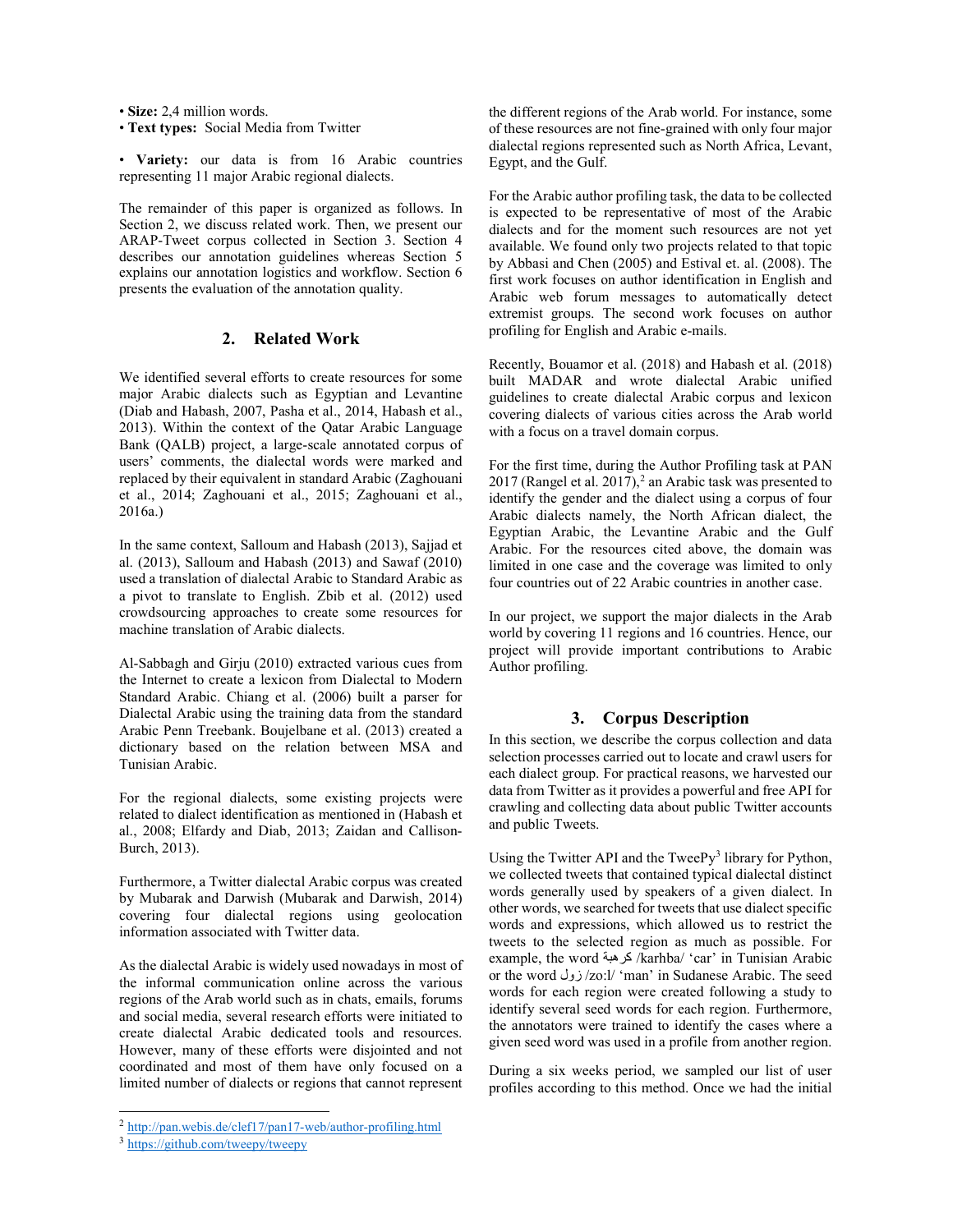list of profiles ready for collection, we used Twitter Stream API and the geographic filter to ensure that the collected Tweets are within the specified region. Moreover, we collected the Twitter metadata for each user such as characteristics of the Twitter profile (that are independent of tweet content), to determine demographic information.

As the data collected from social media is usually noisy, we wrote a script to clean the collected Tweets from nontextual content such as images and URLs. Moreover, we filtered all non-Arabic content from the collected data.

For each region, we collected the profiles of 100 users with at least 2000 posted Tweets. For all users, we downloaded up to their last 3240 tweets, which is the limit imposed by Twitter API.

We ended up with a minimum of 200K Tweets per region and a total of 2.4 Million Tweets corpus (Zaghouani and Charfi 2018a).

During the data collection process, we tried to expand our coverage as much as possible taking into consideration the resources and the budget available, we were able to collect a balanced Tweets corpus from 11 Arabic regions representing a total of 16 countries from a total of 22 Arabic countries members of the Arab league as shown in Table 2. We tried to select the data as randomly as possible by avoiding well-known/famous and influential users.

| <b>Dialect</b> |     | Region       |
|----------------|-----|--------------|
| Moroccan       | 1.  | Morocco      |
| Algerian       | 2.  | Algeria      |
| Tunisian       | 3.  | Tunisia      |
| Libyan         | 4.  | Libya        |
| Egyptian       | 5.  | Egypt        |
| Sudanese       | 6.  | Sudan        |
| Lebanese       | 7.  | North Levant |
| Syrian         | 7.  | North Levant |
| Jordanian      | 8.  | South Levant |
| Palestinian    | 8.  | South Levant |
| Iraqi          | 9.  | Iraq         |
| Oatari         | 10. | Gulf         |
| Kuwaiti        | 10. | Gulf         |
| Emirati        | 10. | Gulf         |
| Saudi          | 10. | Gulf         |
| Yemeni         |     | Yemen        |

Table 2: Dialects and regions selected in the corpus

Once our data is ready, we started a manual annotation step for the collected user profiles in order to: (a) validate the data collected; (b) annotate each user with the age and gender; (c) confirm the dialect used by the users and check if she is a native or non-native speaker of Arabic.

We created general and specific annotation guidelines and we employed a group of annotators to perform the manual annotation for each annotation task.

## 4. Annotation Guidelines

The annotation guidelines usually document the core of the annotation policy in any given corpus annotation project. Our guidelines are tailored to each of the four annotation tasks within the context of our project: the gender, the age, the dialect and whether the user is a native Arabic speaker or not.

We describe the process of how to annotate each of these tasks, including how to deal with borderline cases. We provided many annotated examples based on our guidelines to illustrate the annotation rules and exceptions for each task. We adopted an iterative approach to develop our guidelines, which includes many revisions and updates as needed in order to reach a consistent set of instructions. For instance, several changes to the guidelines were needed to address the issue of age identification task due to the complexity and the difficulty of this particular task.

The annotations were done by carefully analyzing each of the user's profiles, their tweets, and when possible, we instructed the annotators to use external resources such as personal web pages or blogs as well as other social networks such as LinkedIn and Facebook. We created profiles validation guidelines and task-specific guidelines to annotate the users.

#### 4.1 Profiles Validation Guidelines

To ensure the suitability of the corpus collected for the author profiling task we wrote the annotation guidelines. Moreover, we clearly instructed the annotators on how to validate or exclude the collected Twitter profiles from our data. Finally, we set simple and clear rules and requirements as listed below:

- The profile should be public as we cannot retrieve the data from private or protected profiles.
- The tweets should have been mostly written in the given regional dialect. Moreover, the Tweets should not be mostly written in standard Arabic or any other language such as English or French.
- The profile should represent an actual person (i.e., not a company).
- The profiles posting lots of images and using applications to automatically post daily messages by bots are also filtered out.

#### 4.2 Gender Annotation Guidelines

For some accounts, the annotators were not able to identify the gender as this was based in most of the cases on the name of the person or his/her profile photo and in some cases by their biography or profile description. In case this information is not available, we instructed the annotators to read the user posts and find linguistic indicators of the user's gender.

Like many other languages, Arabic conjugates verbs through numerous prefixes and suffixes and the gender is sometimes clearly marked such as in the case of the verbs ending in taa marbuTa (خة/ة) which is usually of feminine gender as shown in the example in Table 3.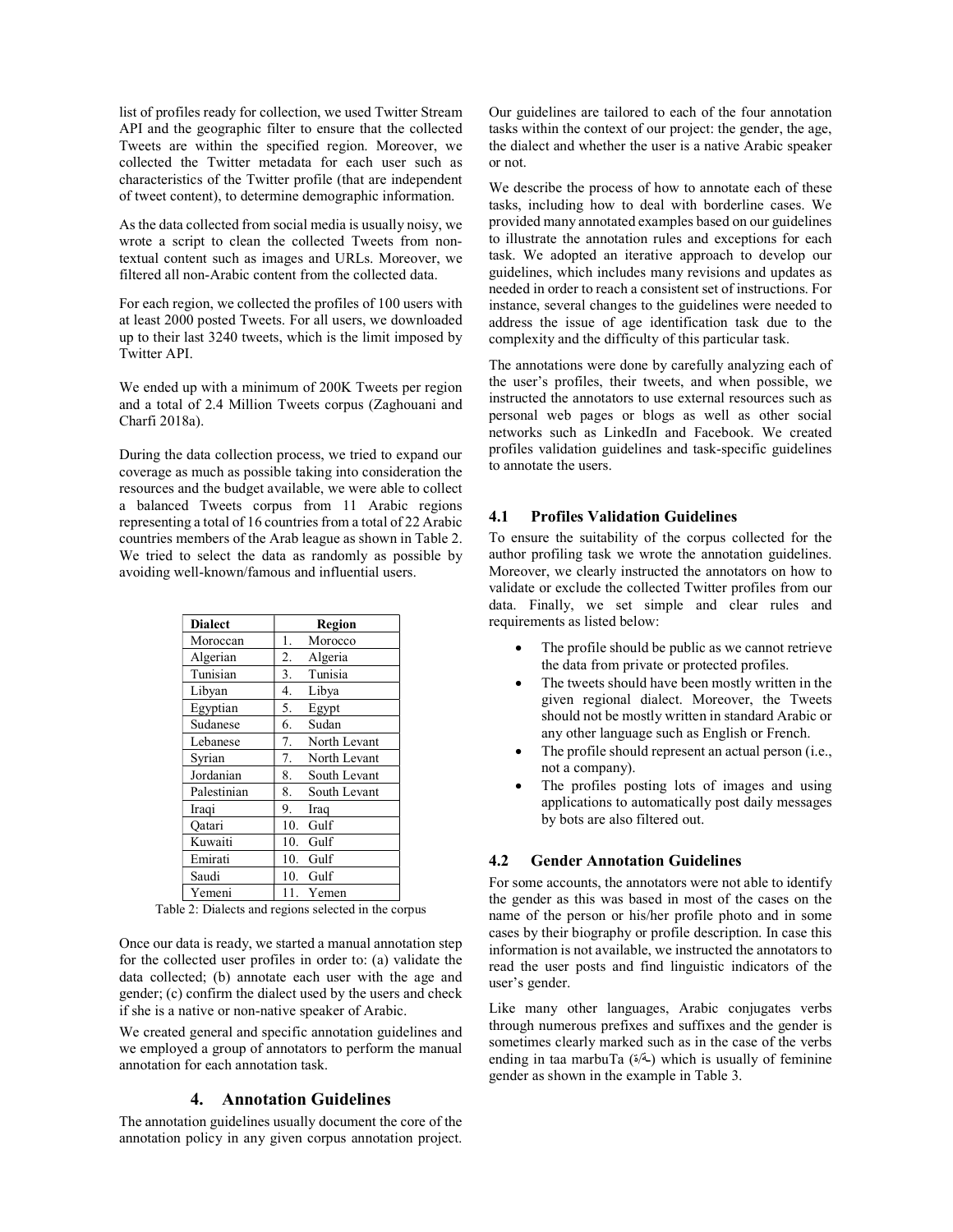| Form                      | <b>Sentence</b>      |
|---------------------------|----------------------|
| English masc. / fem. Form | I am thirsty         |
| Arabic masc. form         | أنا عطشان            |
|                           | /ana Atshaan/        |
|                           | I am thirsty (Masc.) |
| Arabic fem. Form          | أنا عطشا <u>نة</u>   |
|                           | /ana atshaana/       |
|                           | I am thirsty (fem.)  |

Table 3: Taa Marbuta gender marker in the Arabic verbs

# 4.3 Age Annotation Guidelines

In order to annotate the users for their age, we used three categories: under 25 years, between 25 years and 34 years, and 35 years and above.

In our guidelines, we asked the annotators to check if the user birth year is available in their Twitter profile. Depending on the dialect region, 4 to 7 % of the users put this information in their public profile. We also asked the annotators to read the latest 100 tweets of the user first for validating their dialect and second for finding any agerelated hints. For example, some users had tweets such as "I just turned 25". In some cases, the annotators found some hints indicating that the users were high school or university students such as tweets about exams, schools, and university breaks, etc.

Next, we asked the annotators to retrieve the full name of the user also from their profile and when available search for that name on search engines as well as on other social networks such as LinkedIn and Facebook. The search retrieved for some users their personal homepage or their blog, which could contain their age information. As some Twitter users put their photo in their profile picture this helped the annotators in match twitter users with their respective web page, blog, or social media account on Facebook, Instagram, and LinkedIn. Also other information from the Twitter profile such as the name of the city they live in as well as their job description was helpful for matching accounts on different social networks. In the case of LinkedIn, the graduation year from school or university and also the professional experience were helpful in determining the age group. For example, someone who graduated from university in the year 2000 is certainly above 35 years.

In the last step, if a Twitter profile photo is available the annotators were asked to estimate the age based on that photo (as well as any other photos that the same person may have on their Twitter account in the photos section). Then, we instructed the annotators to use the artificial intelligence based Microsft service How-Old.Net<sup>4</sup>, which takes an image in input and determines the subject's age and gender.

as shown in Figure. 1. In addition, we wrote a program that automatically retrieves the profiles photos for all selected users and retrieves their age and gender using Microsoft Face API<sup>5</sup>. Even though both tools are from Microsoft they delivered slightly different results.

In the cases, in which age estimation was not possible we replaced the respective Twitter accounts by others of the same gender and from the same region. The newly added accounts were selected so that they provide indications and hints about the age as explained above.



Figure 1: Automatic age estimate sample by How-Old.Net. Photo credit: GSCSNJ (Creative Commons)

## 4.4 Dialect variety Annotation Guidelines

As the dialect and the regions are known in advance to the annotators, we instructed them to double check and mark the cases in which the user appears to be from a different dialect group. This is possible despite our initial filtering based on distinctive regional keywords. We noticed that in more than 90% the profiles selected belong to the specified dialect group. For the 10% remaining, we observed many cases of people borrowing terms and expressions from other dialects such as in the case of the word بزاف Bizzef 'many' which is typically used in Algerian dialect and also in the Moroccan dialect. In case of doubt, the annotators were instructed to use Google search to check the usage frequency of a given word and to which dialect it is mostly associated.

## 4.5 Native Language Annotation Guidelines

The goal of this annotation task is to mark and identify Twitter profiles with a native language other than Arabic, so they are considered as Arabic L2 speakers. In order to help the annotators identify those, we instructed them to look for the following cues in order to identify the nonnative Arabic users:

 Essays produced by learners of Arabic as second language differ from those of natives, not only quantitatively but also qualitatively. Their

 $\overline{a}$ 

<sup>4</sup> https://how-old.net

<sup>5</sup> https://azure.microsoft.com/en-us/services/cognitiveservices/face/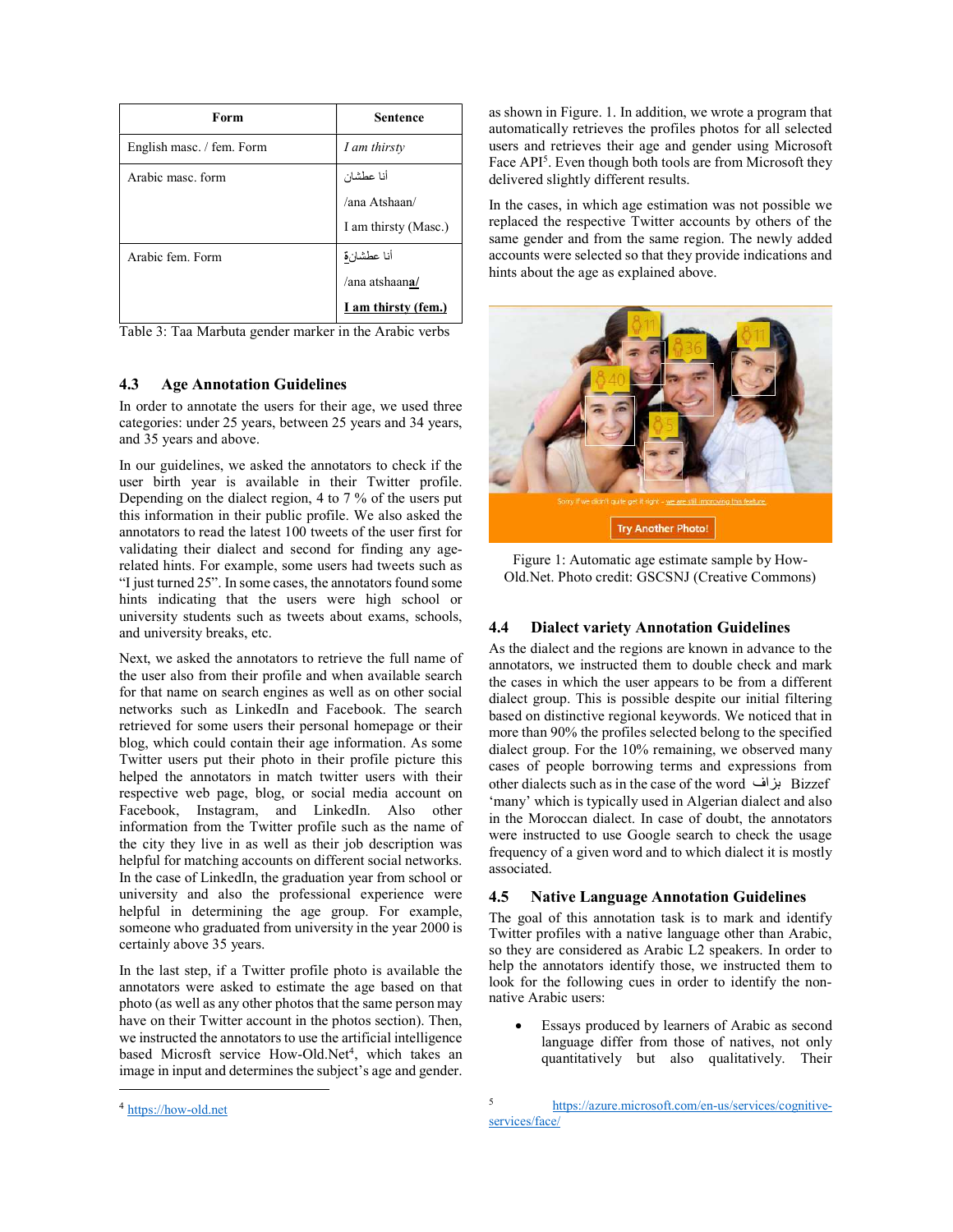writings display very different frequencies of words, phrases, and structures, with some items overused and others significantly underused.

- Sentences written by Arabic L2 speaker have often a different structure and are not as fluent as sentences produced by a native speaker even when no clear mistakes can be found.
- Style: Arabic L2 Tweets texts may be written in a style that is unfamiliar or unnatural to native speakers although the word order is acceptable, and the sentence conveys the meaning correctly.

Non-native Tweets also contain varying degrees of grammatical, orthographic and lexical errors generally not produced by native speakers. When identifying non-native users, we instructed the annotators to focus on lexical choice errors and syntactic errors as detailed below:

- Word Choice Errors: These include the obvious use of an incorrect word in a given context. Word choice errors are particularly frequent in the L2 Arabic student essays.
- Syntactic Errors: These include a wrong agreement in gender, number, definiteness or case as well as wrong case assignment, wrong tense use, wrong word order.

# 5. Annotation Logistics

The annotation of a large scale corpus requires the involvement of a team of annotators. In our project, the annotation effort was led by a lead annotation manager who is responsible for the whole annotation task. This includes compiling the data, the annotation of the gold standard Inter-Annotator Agreement (IAA) portion of the corpus, writing the annotation guidelines, hiring and training the annotators, evaluating the quality of the annotation, monitoring and reporting on the annotation progress. To ensure the suitability of the annotators for the various annotation tasks, we selected university level annotators with a good knowledge of the Arabic regional dialects selected. Furthermore, the annotators were screened by doing a limited number of annotation tasks, once hired, they spent a training period of two weeks. During the training period, the annotators read the guidelines, held several group meetings and completed some tasks before starting the official annotation phase.

During the annotation phase and to ensure the quality of the annotated corpus, the annotation manager assigned files to be done by all the annotators and later on, their annotation was compared to compute their Inter-Annotator agreement scores (IAA). Furthermore, a communication message board was provided as space for the annotators to post their questions, add comments, report issues and get feedback from the annotation manager as well as the other annotators. We encouraged the annotators to use this way of communication in order to keep track of all the issues faced and to have an interaction archive that can be used later on to improve the current version of the guidelines.

 $\overline{a}$ 

## 6. Evaluation

We evaluate the Inter-annotator agreement (IAA) to quantify the extent to which independent annotators, excluding the lead annotator, trained using our guidelines, agree on the annotations. A high level of agreement between the annotators indicates that the annotations are reliable and the guidelines are useful in producing homogeneous and consistent dataset. We created a gold standard dataset of 110 Twitter profiles representing the 11 regions to evaluate the annotators and their application of the guidelines.

During the evaluation, we assigned in a blind way, the sample dataset to all the annotators without any mention to them, so that it was considered as a regular annotation exercise from their end. Later on, we measured the Interannotator agreement using Cohen's kappa formula. At the end of the evaluation, we computed the average Kappa scores obtained by the annotators and listed in Table 4. For the gender annotation, they obtained a high score of 0.95, for the age annotation an average score of 0.80, for the dialect identification a score of 0.92 and finally for the native language annotation a relatively low score of 0.70.

As observed, the gender annotation task score was the highest with a near perfect agreement of 95%. For the dialect identification task, some annotators were confused by a few similarities that exists between some dialects such as the Moroccan dialect and the Algerian dialect and also by the Qatari dialect and some other Gulf dialects.

The age identification task proved to be a difficult task, especially with the absence of clear cues and indicators such the birth year, graduation year and the absence of a profile photo.

Finally, the native language identification ranked last as it could be very hard to find due to the lack of cues. Overall, we believe that the annotation agreement is above the acceptable range given the difficulty of the tasks.

| Task               | Kappa Score |
|--------------------|-------------|
| Gender Annotation  | 0.95        |
| Dialect Annotation | 0.92        |
| Age Annotation     | 0.80        |
| Native Language    | 0.70        |

Table 4: Inter-annotator agreement in terms of average Kappa score; the higher the better

## 7. Conclusion

We presented a set of guidelines and our annotation pipeline to build a large 2.4M annotated Tweets Arabic author profiling corpus called ARAP-Tweet. We summarized our general and dialect-specific guidelines for each of the 11 Arabic dialectal regions collected. The guidelines and the resource created could be used for tasks other than author profiling. In the future, we plan to release the guidelines and the corpus<sup>6</sup> to the research community during the 3rd Workshop on Open-Source Arabic Corpora

 $<sup>6</sup>$  As per the Twitter agreement and policy and in order to protect</sup> the privacy of the users, we will only distribute the Tweet IDs in the public data release.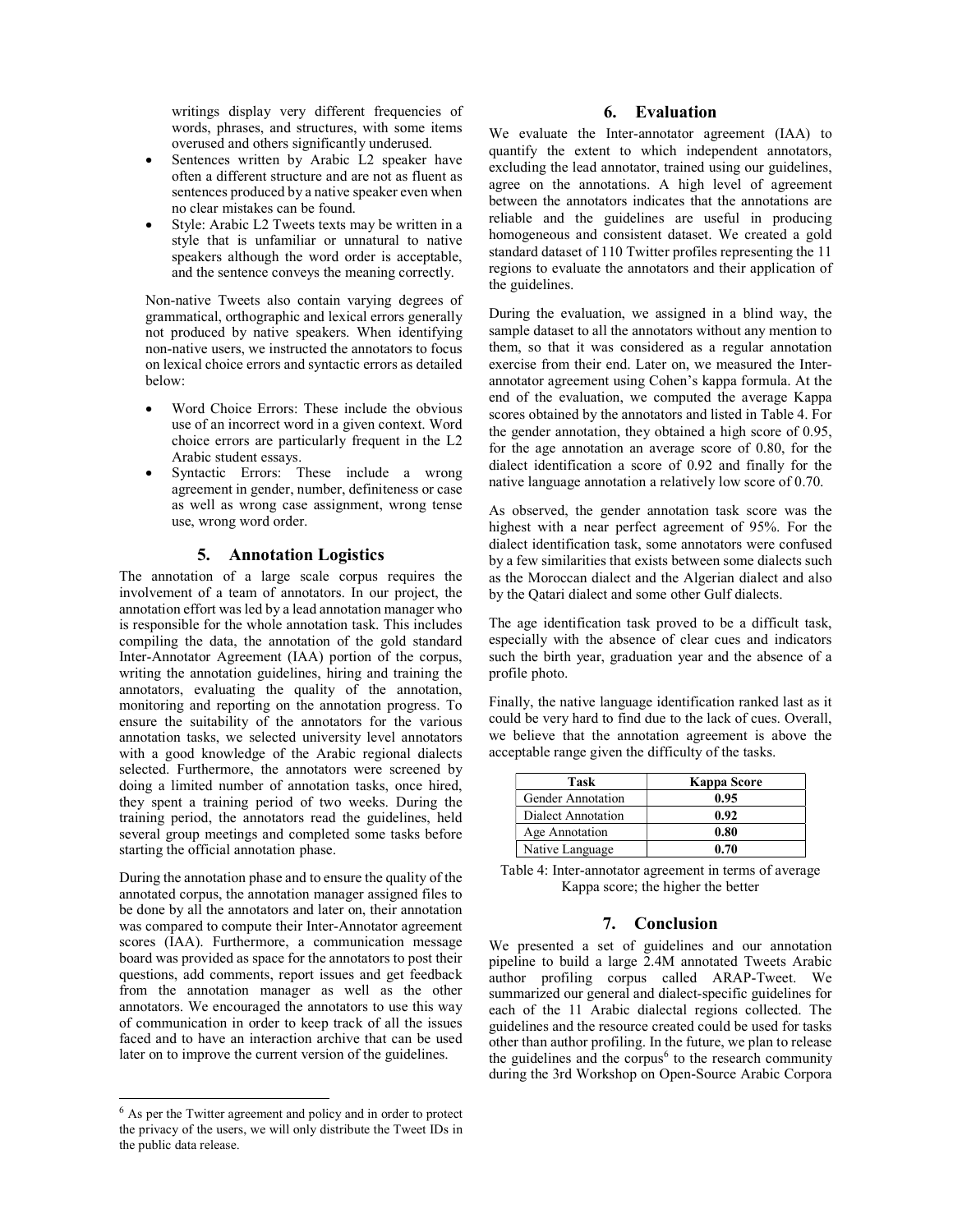and Processing Tools.<sup>7</sup> Moreover, the corpus will be provided to the participants of the author profiling task during the 18th evaluation lab on digital text forensics, PAN @ CLEF 2018.<sup>8</sup>

# 9. Acknowledgements

This publication was made possible by NPRP grant 9-175-1-033 from the Qatar National Research Fund (a member of Qatar Foundation). The findings achieved herein are solely the responsibility of the authors.

#### 8. Bibliographical References

- Abbasi A. and Chen H. (2005) Applying authorship analysis to extremistgroup web forum messages. IEEE Intelligent Systems, 20(5): 67–75.
- Al-Sabbagh, Rania and Girju, Roxana. (2010). Mining the Web for the Induction of a Dialectical Arabic Lexicon. In LREC, Valetta, Malta.
- Boujelbane, Rahma, Ellouze Khemekhem, Mariem, and Belguith, Lamia Hadrich. (2013). Mapping Rules for Building a Tunisian Dialect Lexicon and Generating Corpora. In Proceedings of the Sixth International Joint Conference on Natural Language Processing, pages 419–428, Nagoya, Japan.
- Celli, F., Pianesi, F., Stillwell, D., and Kosinski, M. (2013). Workshop on computational personality recognition (shared task). In Proceedings of the Workshop on Computational Personality Recognition, Boston, MA, USA
- Chiang, David, Diab, Mona, Habash, Nizar, Rambow, Owen, and Shareef, Safiullah. (2006). Parsing Arabic Dialects. In Proceedings of EACL, Trento, Italy.
- Diab, Mona and Habash, Nizar. (2007). Arabic Dialect Processing Tutorial. In NAACL.
- Elfardy, Heba and Diab, Mona. (2013). Sentence Level Dialect Identification in Arabic. In Proceedings of the Association for Computational Linguistics, pages 456– 461, Sofia, Bulgaria.
- Estival, D., Gaustad, T., Hutchinson, B., Pham, S. B., and Radford, W. (2008): Author Profiling for English and Arabic Emails. Natural Language Engineering, Cambridge University Press (2008).
- Habash, N., Rambow, O., Diab, M., and Faraj, R. (2008). Guidelines for Annotation of Arabic Dialectness. In Proceedings of the LREC Workshop on HLT & NLP within the Arabic world.
- Habash, N. Y. (2010). Introduction to Arabic natural language processing, volume 3. Morgan & Claypool Publishers.

Habash, Nizar, Roth, Ryan, Rambow, Owen, Eskander,

i,

Ramy, and Tomeh, Nadi. (2013). Morphological analysis and disambiguation for dialectal arabic. In Proceedings of NAACL-HLT, pages 426–432, Atlanta, Georgia, June.

- Pasha, Arfath, Al-Badrashiny, Mohamed, Kholy, Ahmed El, Eskander, Ramy, Diab, Mona, Habash, Nizar, Pooleery, Manoj, Rambow, Owen, and Roth, Ryan. (2014). Madamira: A fast, comprehensive tool for morphological analysis and disambiguation of arabic. In Proceedings of LREC, Reykjavik, Iceland.
- Rangel F, Rosso P, Potthast M, Stein B (2017) Overview of the 5th Author Profiling Task at PAN 2017: Gender and Language Variety Identification in Twitter. In Proceedings of PAN 2017, Dublin, Ireland
- Rosso P, Rangel F, Hernández Farías I, Cagnina L, Zaghouani, W, Charfi A. (2018). A survey on author profiling, deception, and irony detection for the Arabic language. Lang Linguist Compass.; https://doi.org/10.1111/lnc3.12275
- Sajjad, Hassan, Darwish, Kareem, and Belinkov, Yonatan. (2013). Translating dialectal Arabic to English. In Proceedings of ACL, Sofia, Bulgaria.
- Salloum Wael and Nizar Habash. 2013. Dialectal Arabic to English Machine Translation: Pivoting through Modern Standard Arabic (2013). In Proceedings of the Conference of the North American Chapter of the Association for Computational Linguistics: Human Language Technologies (NAACL-HLT), Atlanta, GA.
- Sawaf Hassan. (2010). Arabic dialect handling in hybrid machine translation. In Proceedings of the Conference of the Association for Machine Translation in the Americas (AMTA), Denver, Colorado
- Zaidan, Omar and Callison-Burch, Chris. (2013). Arabic dialect identification. Computational Linguistics.
- Zbib, Rabih, Malchiodi, Erika, Devlin, Jacob, Stallard, David, Matsoukas, Spyros, Schwartz, Richard, Makhoul, John, Zaidan, Omar F., and CallisonBurch, Chris. (2012). Machine translation of Arabic dialects. In Proceedings of NAACL-HLT, Montréal, Canada.
- Zaghouani, Wajdi (2014), Critical survey of the freely available Arabic corpora. In Proceedings of the 1st Workshop on Open-Source Arabic Corpora and Processing Tools, 9th International Conference on Language Resources and Evaluation, Reykjavik, Iceland.

#### 9. Language Resource References

Bouamor, Houda, Nizar Habash, Mohammad Salameh, Wajdi Zaghouani, Owen Rambow, Dana Abdulrahim, Ossama Obeid, Salam Khalifa, Fadhl Eryani, Alexander Erdmann and Kemal Oflazer. (2018). The MADAR Arabic Dialect Corpus and Lexicon. In Proceedings of the 11th International Conference on Language

<sup>7</sup> http://edinburghnlp.inf.ed.ac.uk/workshops/OSACT3/

<sup>8</sup> http://pan.webis.de/clef18/pan18-web/index.html